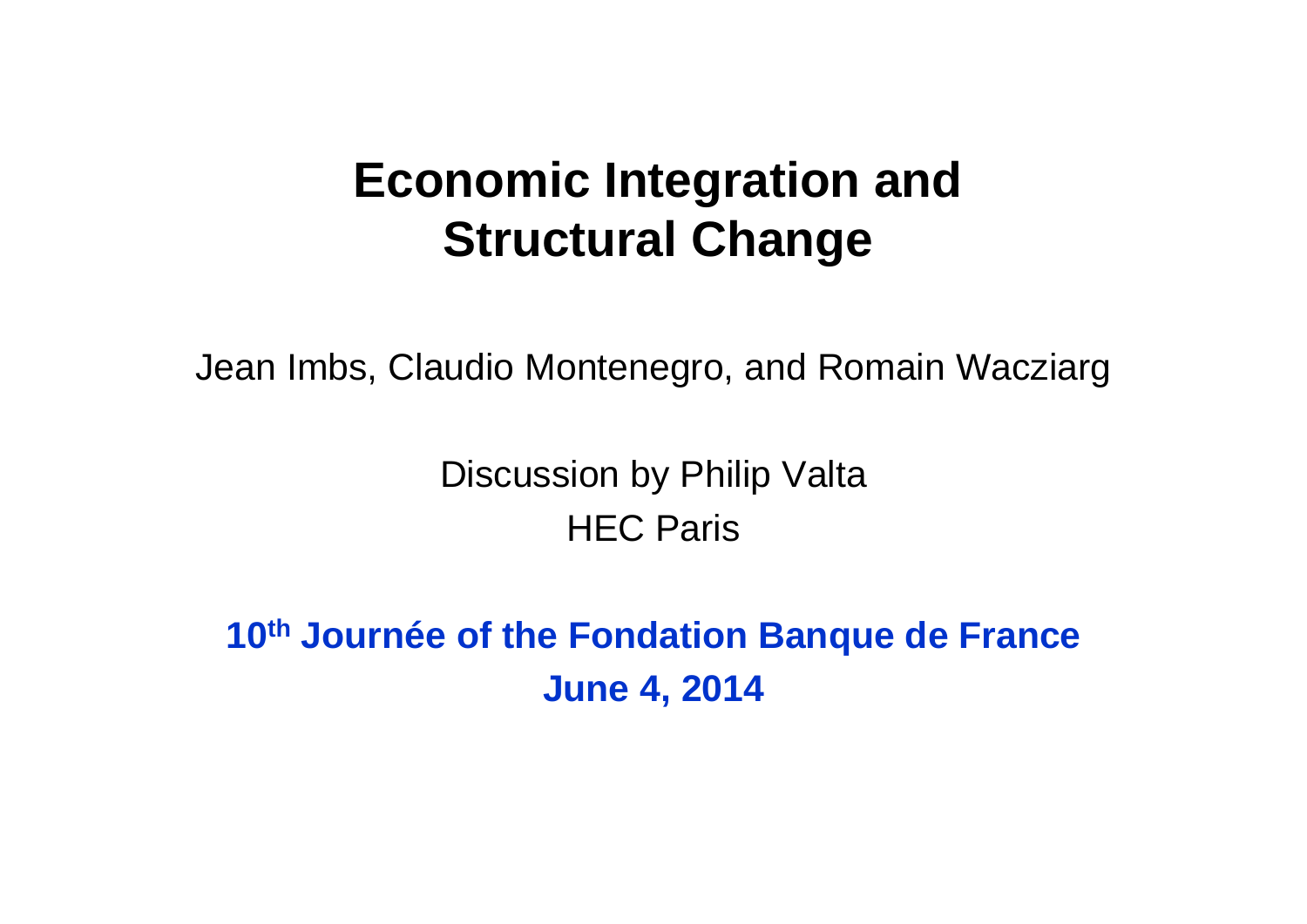# This paper

- $\bullet$ **Broad question**:
- How does sectoral concentration depend on economic development?
- What explains the allocation of production and economic activity across industries and regions?
- What explains **the evolution** in this allocation of production and economic activity across industries and regions?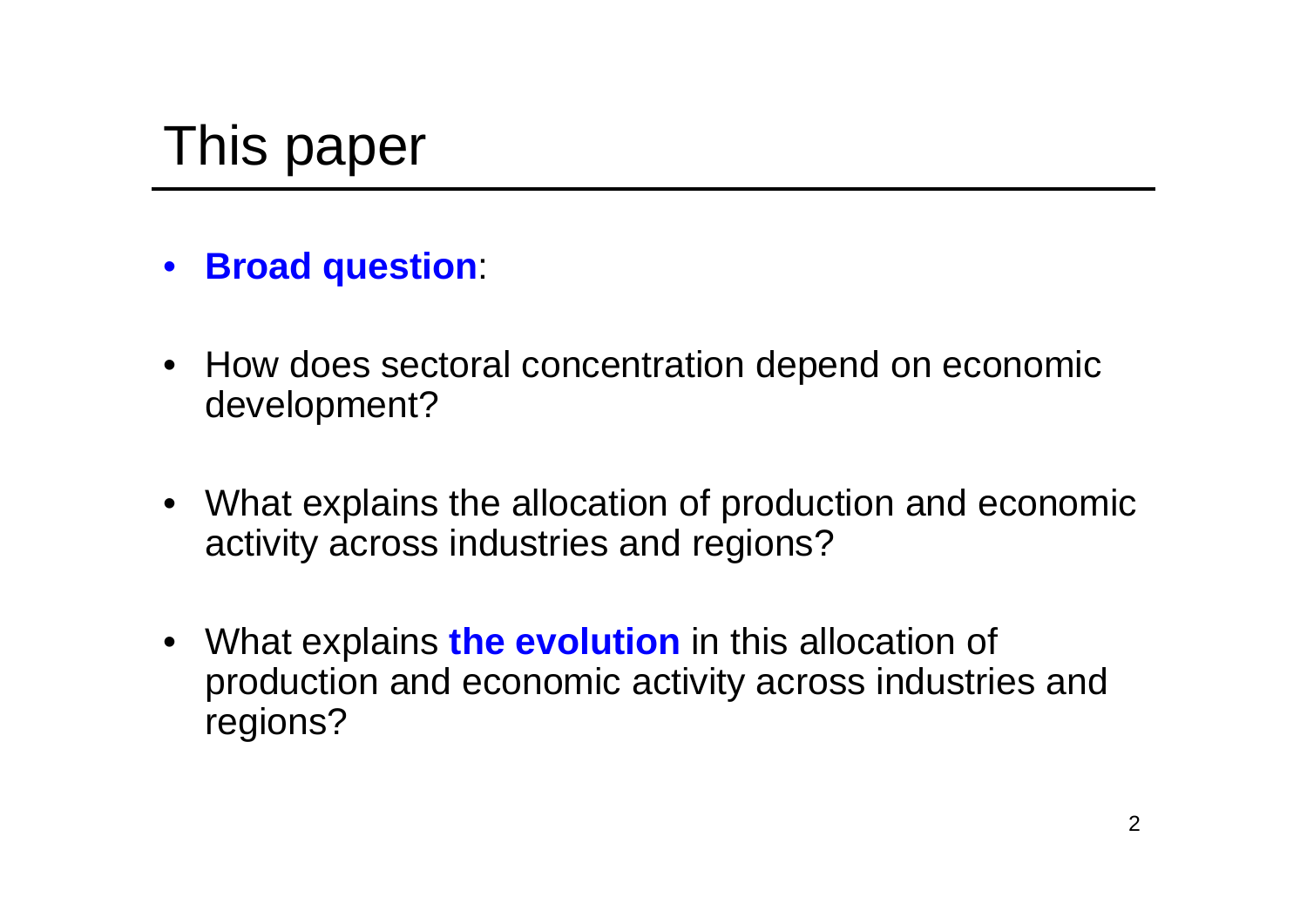#### Development and diversification



FIGURE 1. ESTIMATED CURVE (NONPARAMETRIC)-GINI INDEX-ILO 1-DIGIT EMPLOYMENT DATA

Imbs and Wacziarg (2003)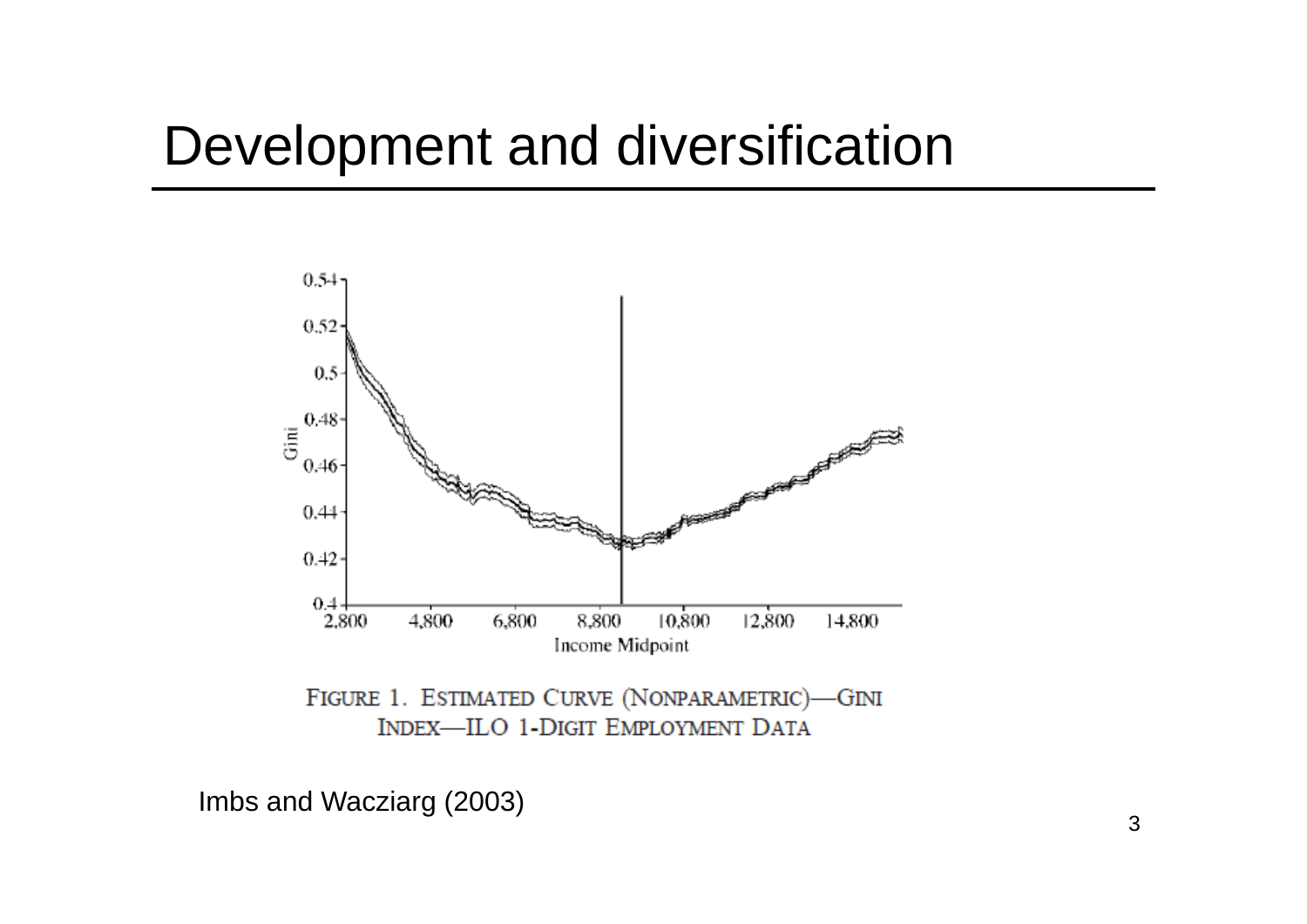# This paper

#### *In early stages of economic development:*

- Countries tend to **diversify their economic activity.**
- This process is accompanied by **geographic agglomeration** and by increased **structural differences** between regions.

#### *In later stages of economic development:*

- Countries tend to **specialize**, and economic activity **disagglomerates** and becomes more **similar across regions**.
- => both **local and global economic integration** (trade and comparative advantage) are the driving forces of this structural change.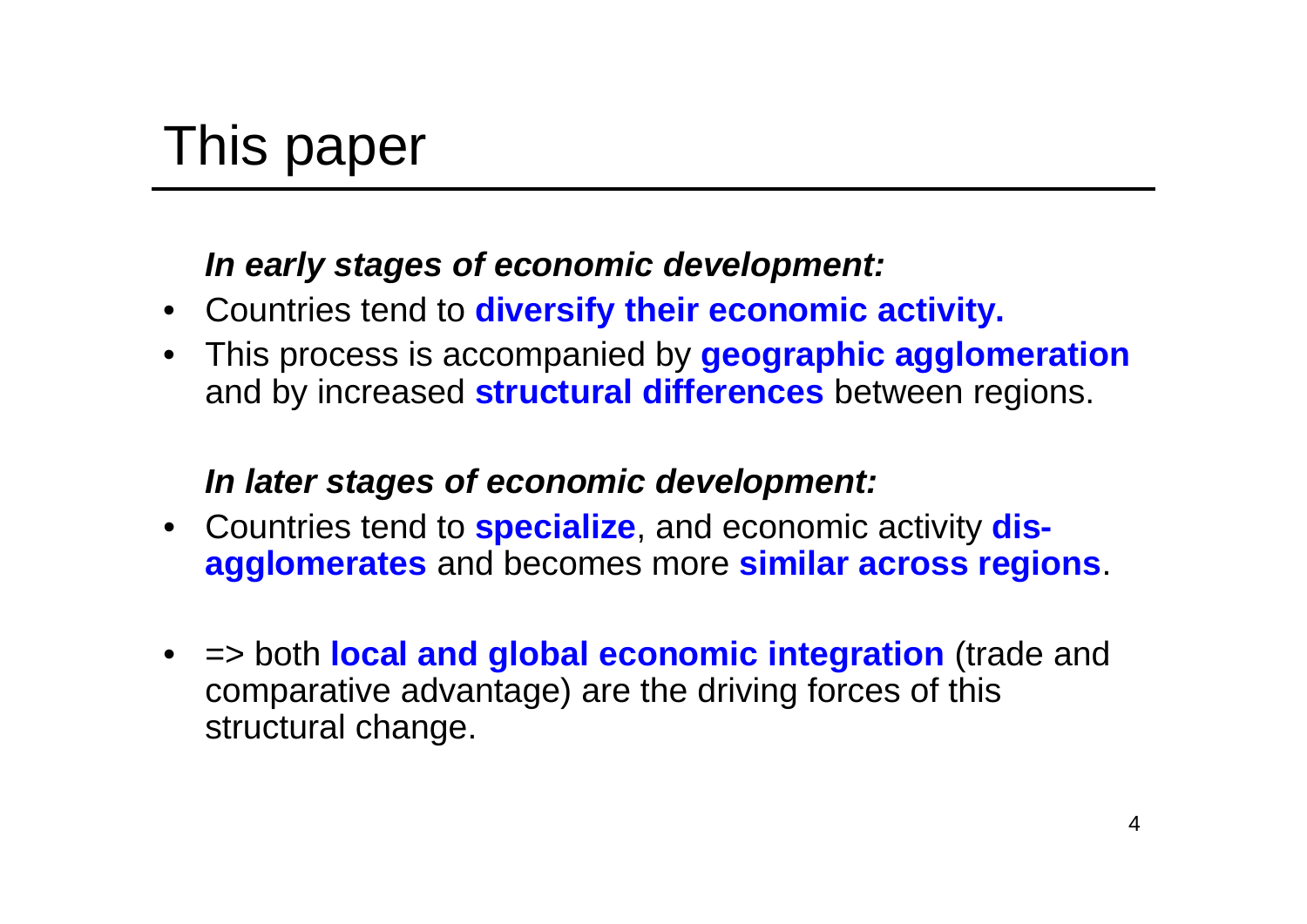#### **Discussion**

- • Contribution:
	- Connects to a literature on **economic geography** (Krugman (1991), Krugman and Venables (1995) etc.), on **structural transformation** (e.g. Caselli and Coleman (2001), Kuznets (1966) etc.), and on **specialization dynamics** (e.g. Ventura (1993), Redding (2002), Imbs and Wacziarg (2003)
	- Focus on **economic integration** at the local and global level as a force of structural change
- $\bullet$  Comments:
	- The role of finance and other forces of structural change
	- Convergence in productivity and income
	- Choice of counter-factual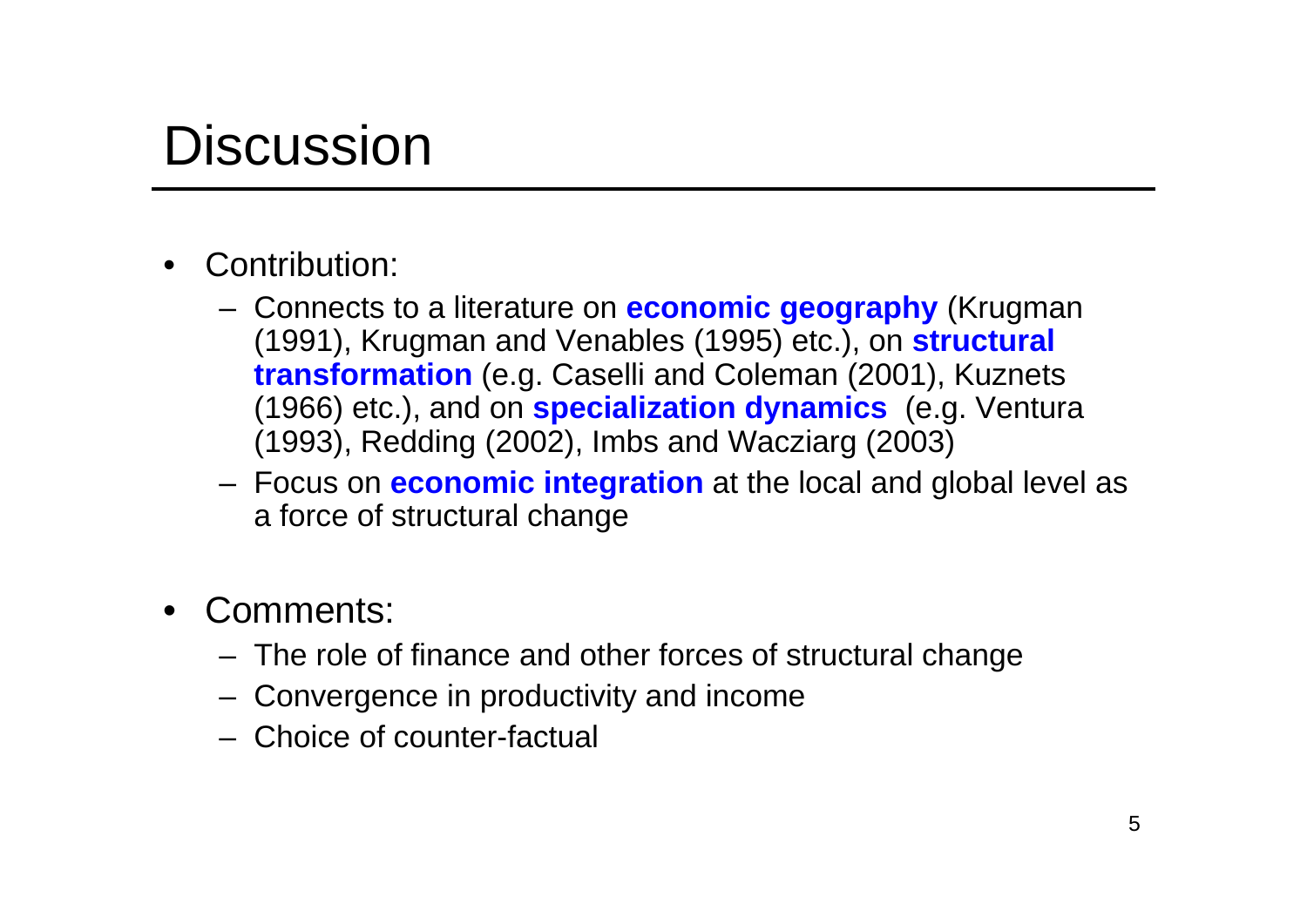- $\bullet$ **Finance** is crucial for economic development.
- • Recent research shows that **financial integration precedes real integration** (Ors and Michalski (2012)).
- $\bullet$  If finance allows people to trade, and countries to diversify and to transfer risk, **financial integration/development**  could be an important determinant of industry specialization and geographic (dis-)agglomeration.
- $\bullet$  What is the relation between industry specialization and geographic agglomeration and a measure of **financial development**?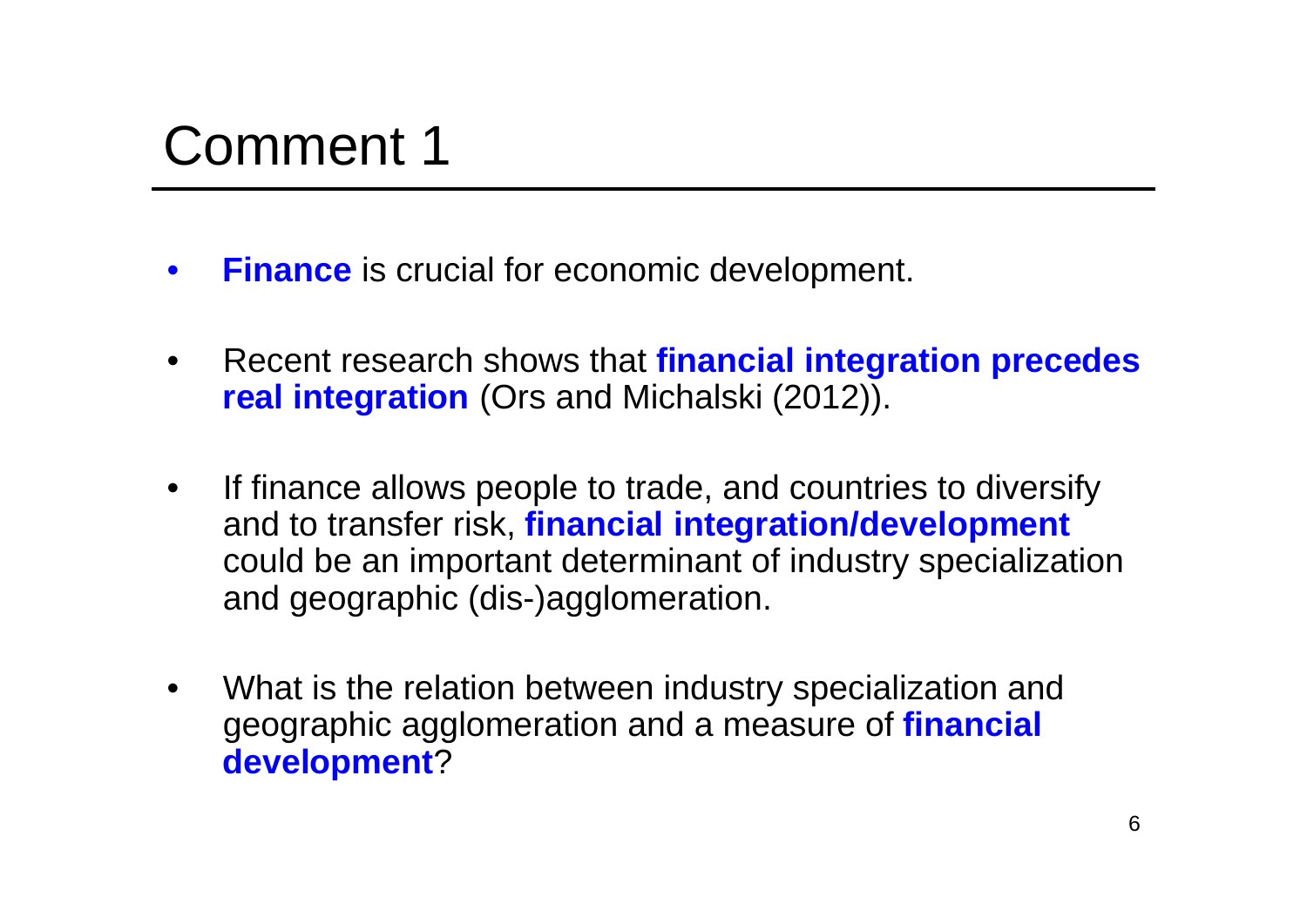- • Potentially **other determinants** of structural change:
	- $\bullet$ Preferences
	- $\bullet$ Human capital
	- •**Institutions**
	- •**Culture**
- $\bullet$  Could be useful to discuss finance (and other) determinants of structural change, and how they are related to economic integration.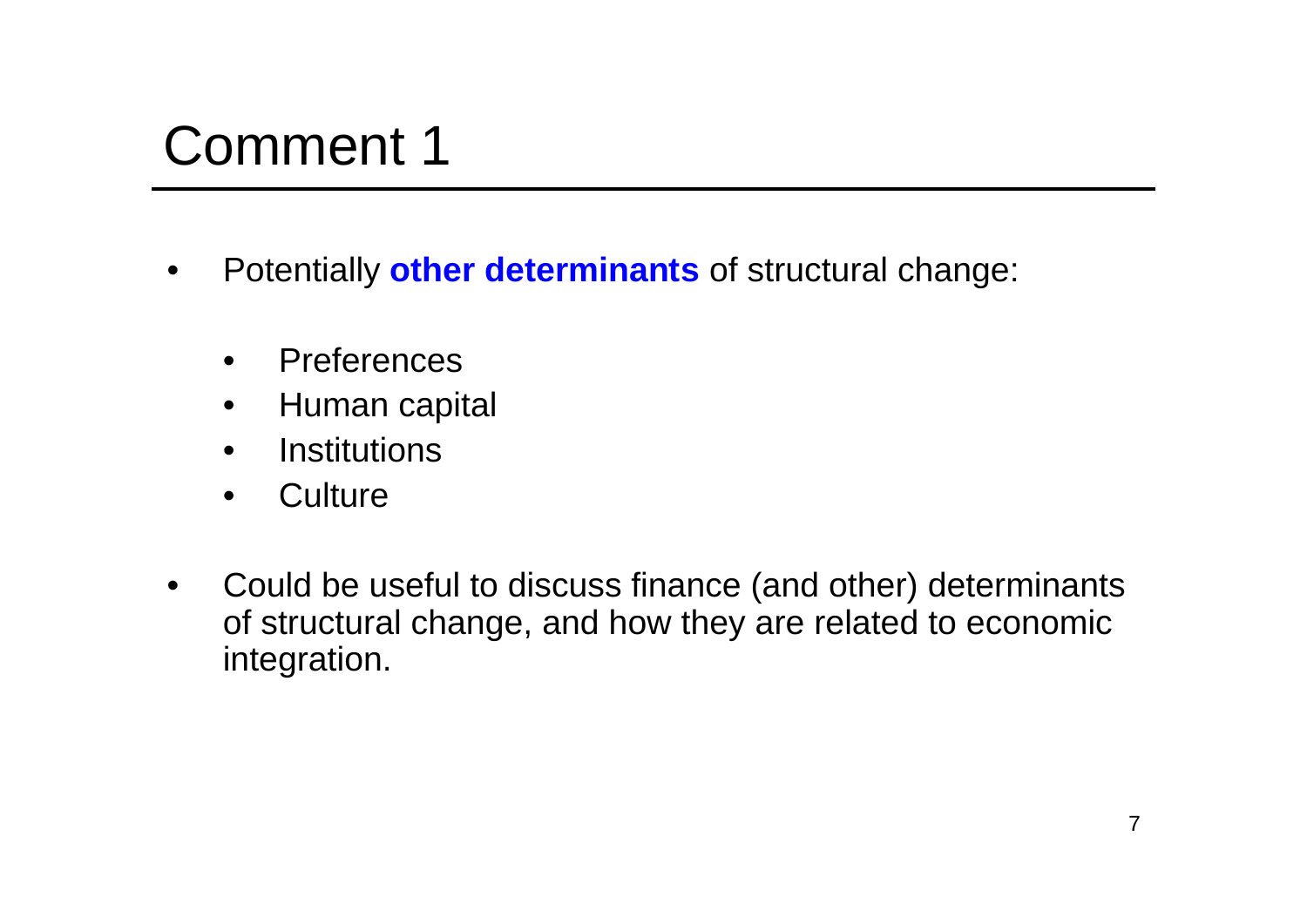- $\bullet$  *First stage:*
	- •A country overall is concentrated in a small number of sectors.
	- • Overcoming barriers to trade across regions allows the country to **diversify** overall as its **regions specialize in specific sectors**.
	- $\bullet$  This intra-national trade tends to **foster economic convergence between regions.**
- $\bullet$  *Second stage:*
	- • A country as a whole **specializes** according to its **global comparative advantage.**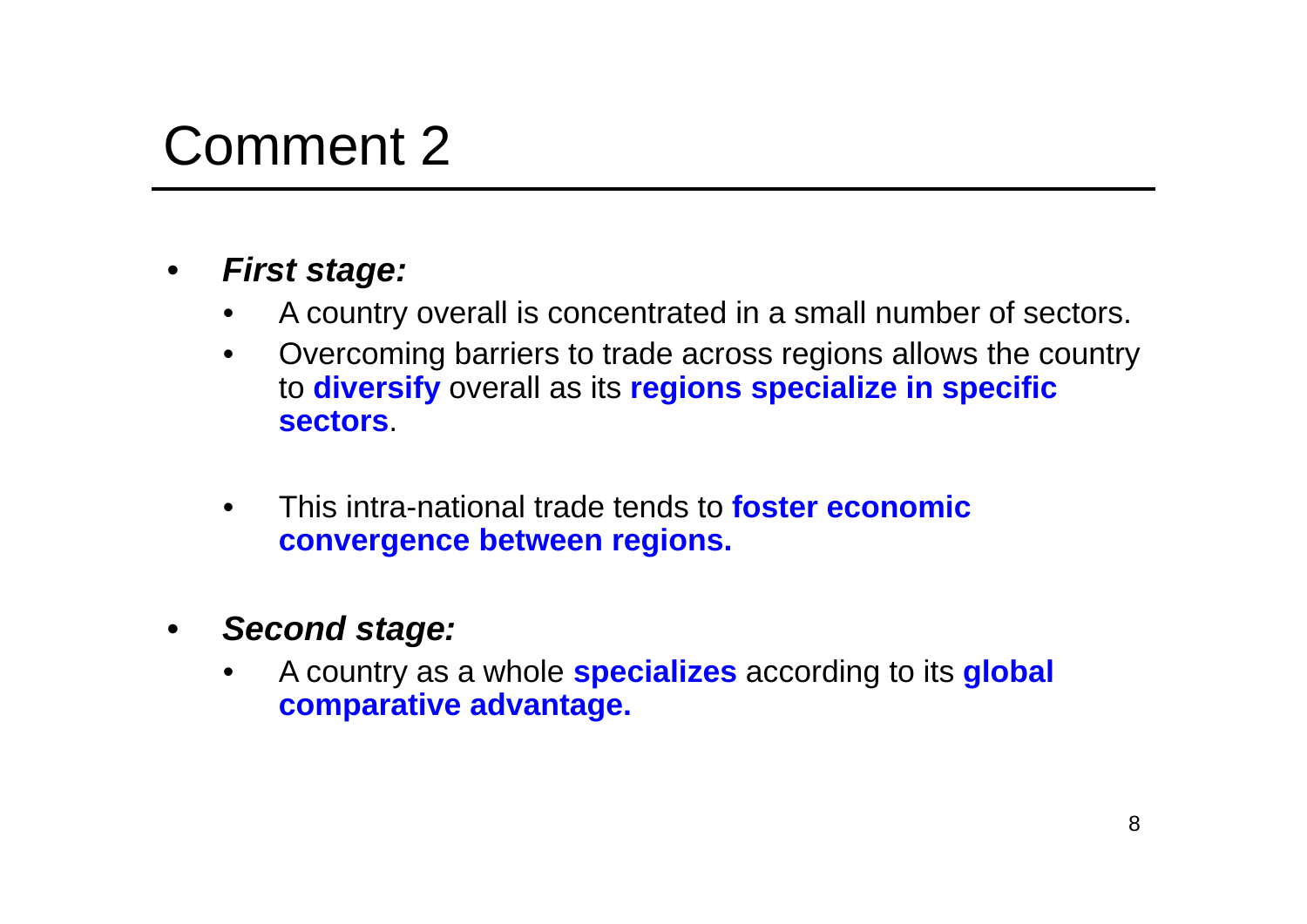- $\bullet$  **Cross-regional differences** in factor endowment or productivity should **fade away with intra-national integration**.
- $\bullet$  If data exist, **show that productivity levels and income**  have indeed become **similar across regions.**
- $\bullet$  This evidence could make the authors arguments regarding their channel more convincing.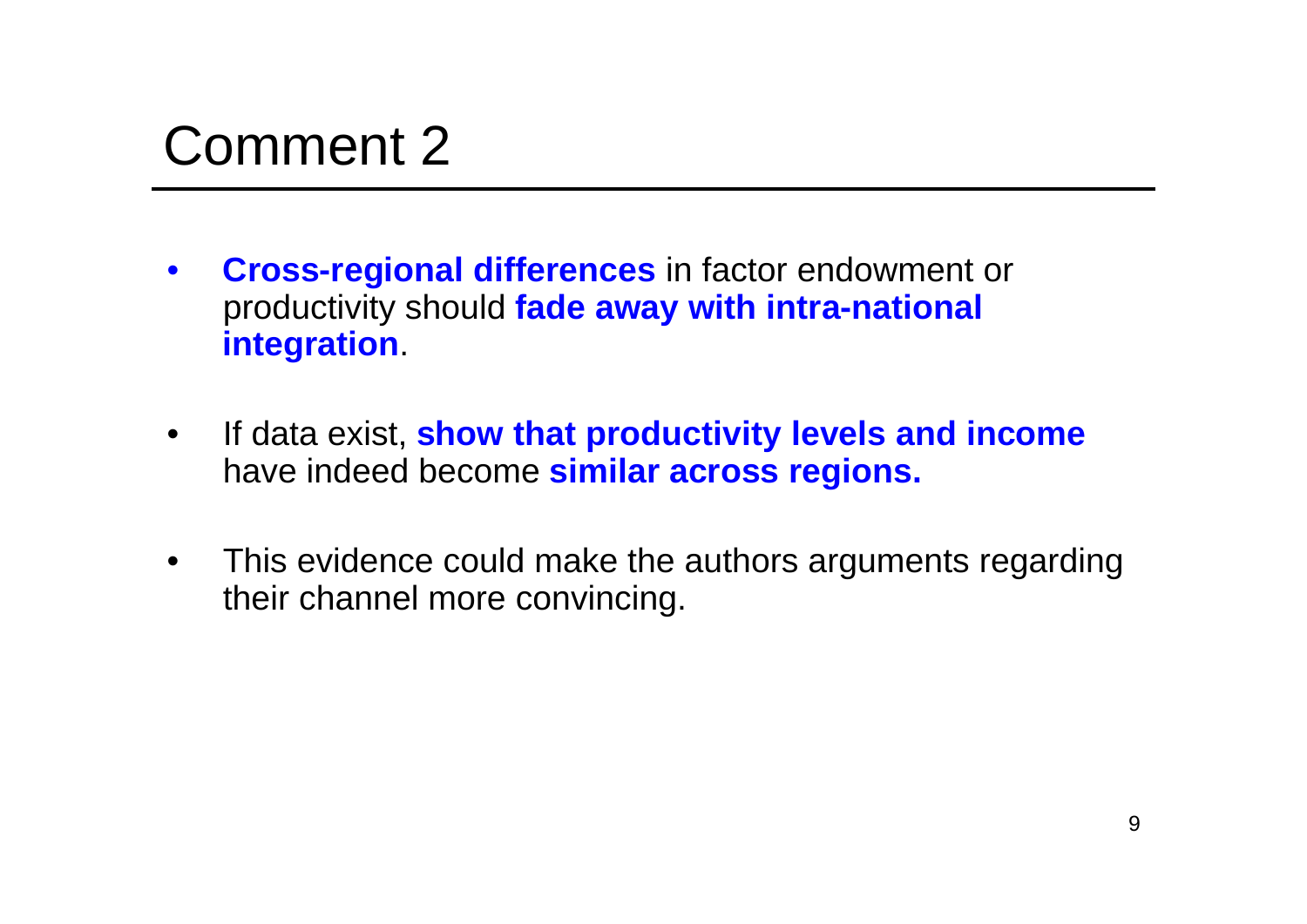- • The two-stage development process **only visible for traded goods and open regions (countries).**
- •Same pattern not present for non-traded goods / closed regions.
- $\bullet$  Result consistent with authors interpretation that **economic integration** is the driving force of structural change.
- •But **other forces** could (partly) explain pattern.
- $\bullet$  Can structural shifts be more closely linked to **changes at institutions** that lead to more economic integration?
	- • Free-Trade Agreements (GSP, GATT, NAFTA, China joining the WTO, etc.)